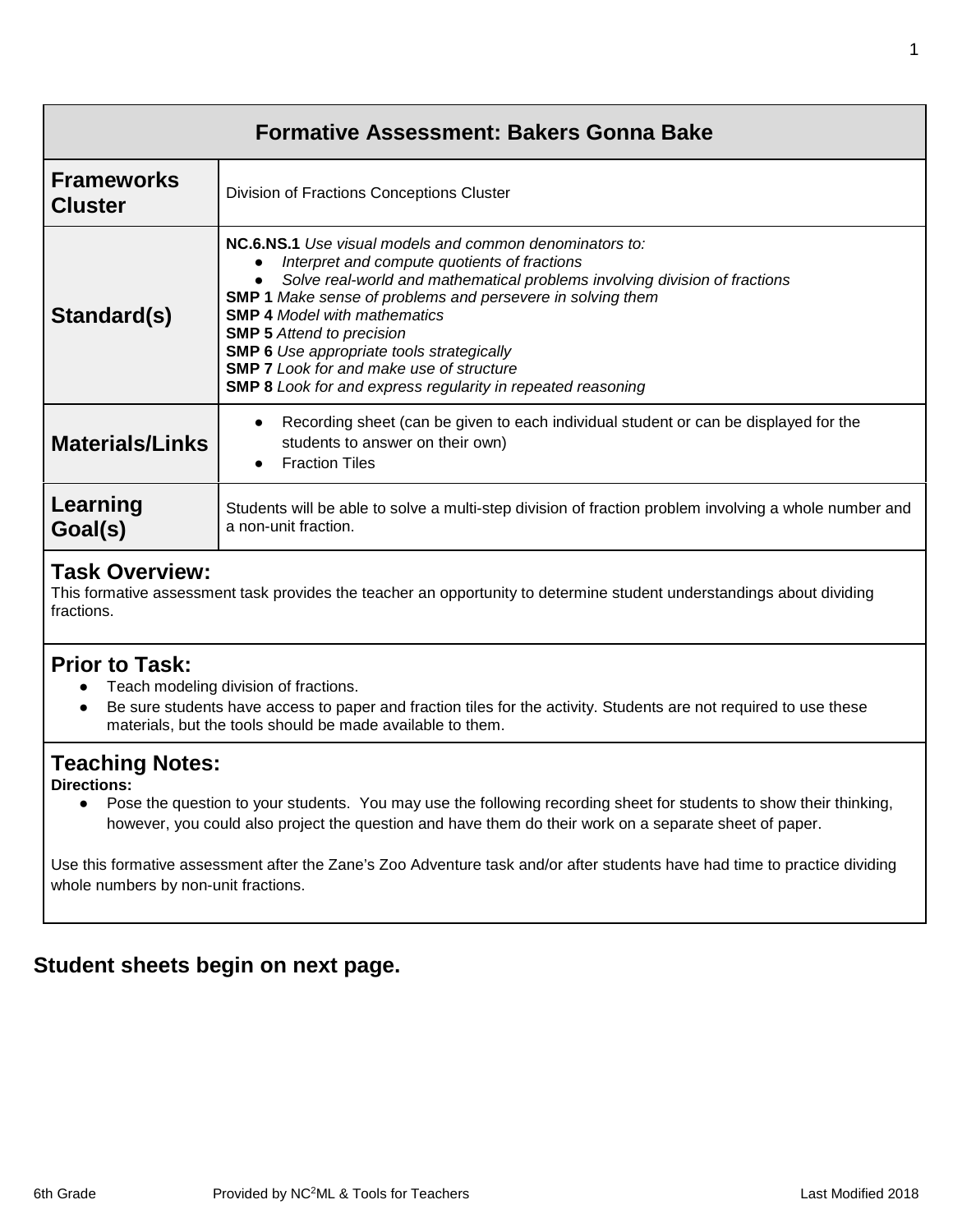# **Bakers Gonna Bake**

Student Recording Sheet

Part 1: To make 5 dozen cookies, Martin needs % cup of brown sugar. Martin has 2 ¾ cups of brown sugar. How many cookies can Martin make? Model your answer.

Part 2: If Martin only wants to make 1 dozen cookies, how much brown sugar does he need? Model your answer.

**Work Area:**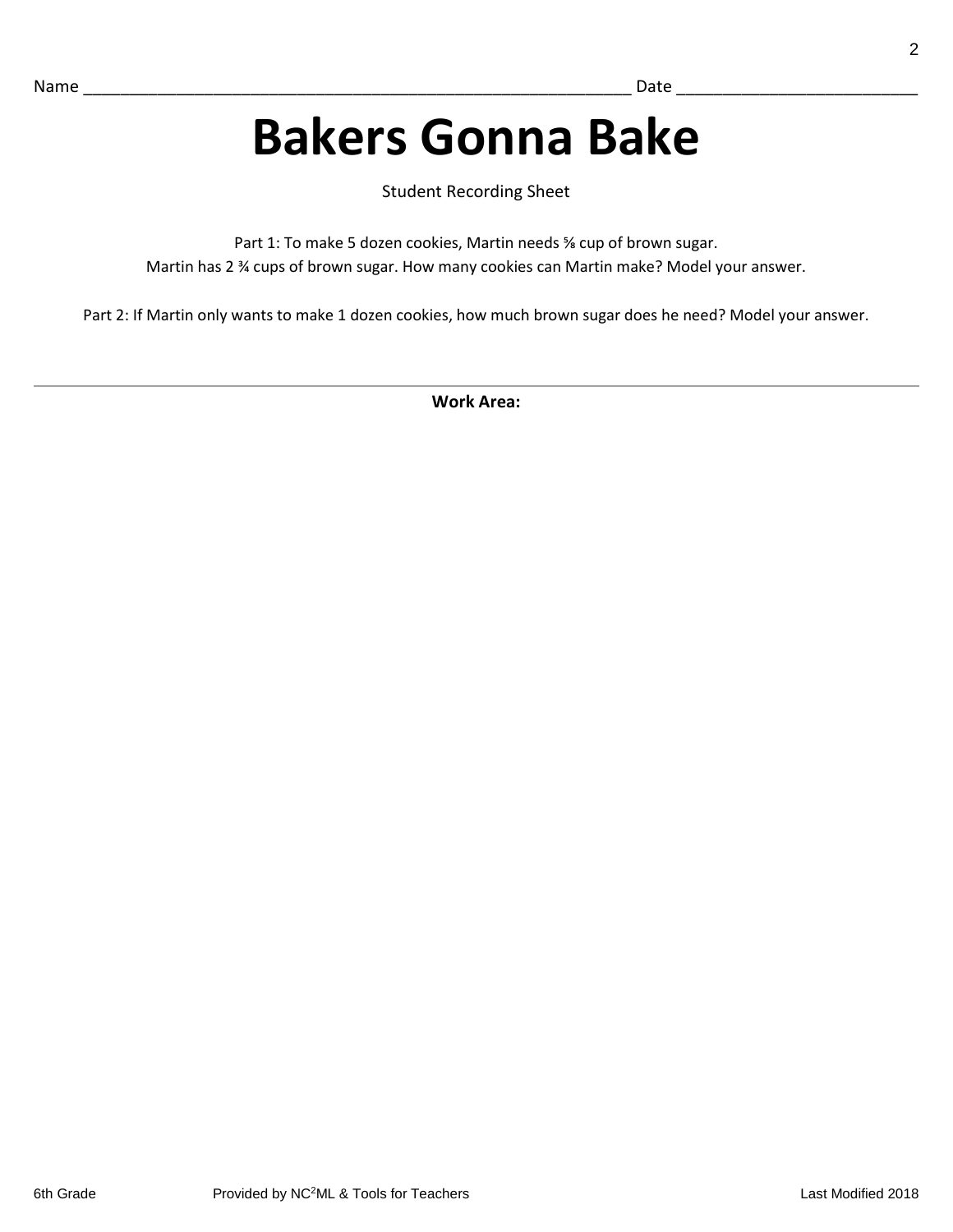● Consider using the [Class Discussion Planner](https://docs.google.com/document/d/1qKEV0p1zLhppNpwhYp3WqdkUw_ApvGdycuvLbvSLKEw/edit?usp=sharing)**:** <https://tinyurl.com/discussion-planner>

**Part 1:**

- Some students may express their answer as 22 dozen, while others may say 264 cookies.
- Some students may know to divide and get to the point where they determine that  $2\frac{3}{4} \div \frac{5}{8}$  $\frac{5}{8}$  is 4 $\frac{2}{5}$  and then get stuck. If this happens help with using labels to determine that this means that Martin can make  $4\frac{2}{5}$  batches. After determining that they will be able to multiply by 60 to determine that Martin can make 264 cookies.
- Some students may connect this problem to the use of proportional relationships in the previous cluster. By incorporating the use of a ratio box students can see that by dividing  $2\frac{3}{4}$  by % you can determine the multiplicative relationship within the cups of brown sugar. Further, they can determine the relationship between the cups of brown sugar and cookies by dividing 60 by ⅝. By organizing the order in which students share their work, students may have a better understanding of this task, through the discussion that connects these different strategies.



- Some students may realize that because it requires <sup>5</sup>/<sub>8</sub> of a cup of brown sugar to make 5 dozen cookies it takes 1/8 of a cup to make one dozen cookies. Since there are 22 eighths in  $2\frac{3}{4}$ Martin can make 22 dozen cookies, or 264 cookies.
- Students may use a number line for their division:



Students may use finding a common denominator and then using an improper fraction to determine the quotient. In using this strategy, they may struggle with the order of work they should complete; common denominator then improper fraction vs. improper fraction and then common denominator. Either way works and this can be investigated in your conversation.



#### **Part 2**

If using the ratio box in part 1, you may want to have students return to it for part two. By doing this they might be able to see the "friendly" multiplicative relationship between a dozen of cookies and an eighth of a cup, and then easily divide ⅝ by 5 to determine that Martin would need ⅛ of a cup of brown sugar to make his single dozen of cookies.

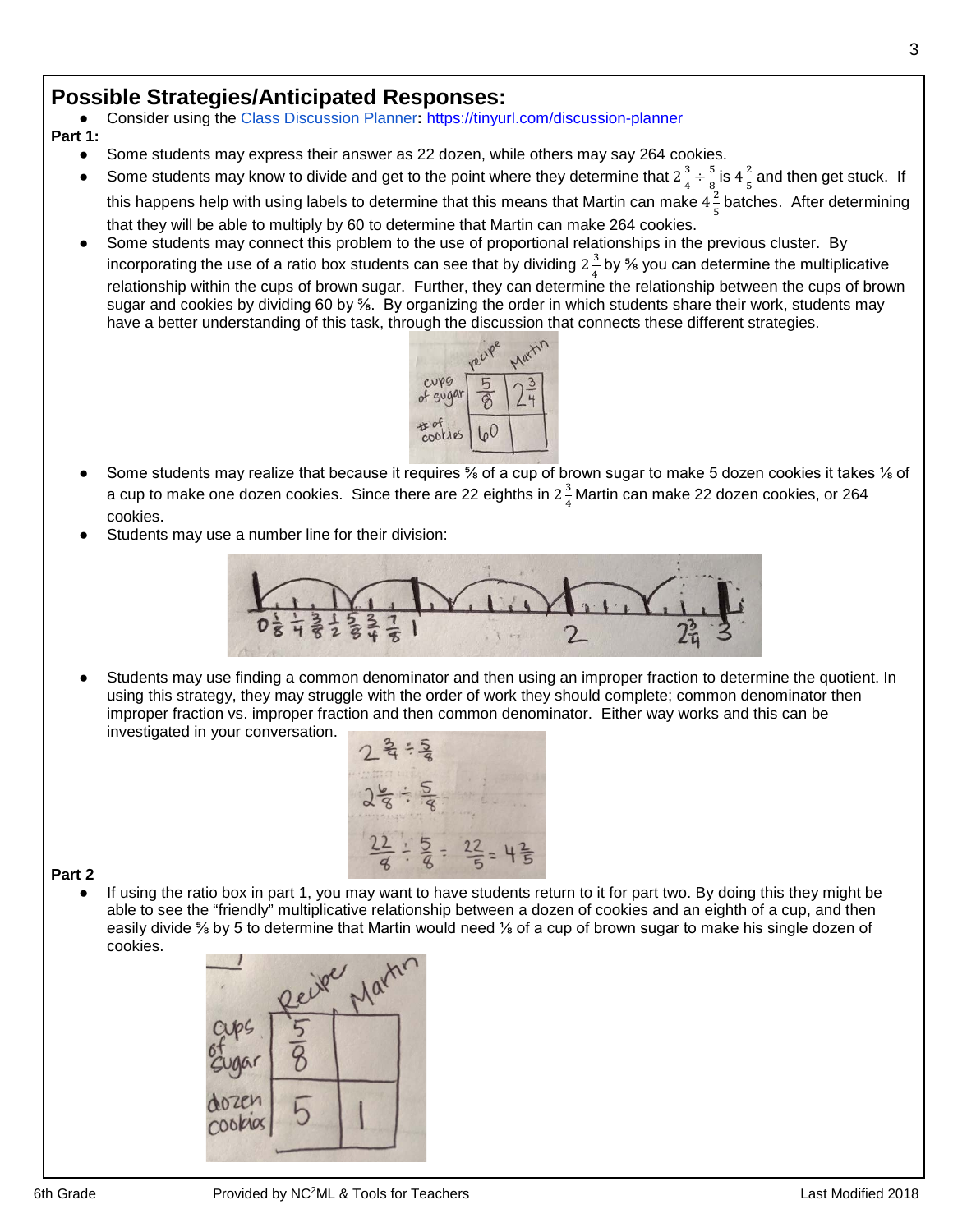| <b>Making Bows</b>                  |                                                                                                                                                                                                                                                                                                                                       |  |
|-------------------------------------|---------------------------------------------------------------------------------------------------------------------------------------------------------------------------------------------------------------------------------------------------------------------------------------------------------------------------------------|--|
| <b>Frameworks</b><br><b>Cluster</b> | Division of Fractions Conceptions Cluster                                                                                                                                                                                                                                                                                             |  |
| Standard(s)                         | <b>NC.6.NS.1</b> Use visual models and common denominators to:<br>Interpret and compute quotients of fractions<br>Solve real-world and mathematical problems involving division of fractions<br>SMP 1 Make sense of problems and persevere in solving them<br><b>SMP 4 Model with mathematics</b><br><b>SMP 5</b> Attend to precision |  |
| <b>Materials/Links</b>              | Recording sheet (can be given to each individual student or can be displayed for the<br>students to answer on their own)<br><b>Fraction Tiles</b>                                                                                                                                                                                     |  |
| Learning<br>Goal(s)                 | Students will be able to solve a division of fraction problem involving a whole number and a non-unit<br>fraction.                                                                                                                                                                                                                    |  |

### **Task Overview:**

This formative assessment task provides the teacher an opportunity to determine student understandings about dividing fractions.

### **Prior to Task:**

Teach modeling division of fractions.

Be sure students have access to paper and fraction tiles for the activity. Students are not required to use these materials, but the tools should be made available.

### **Teaching Notes:**

**Directions:**

● Pose the question to your students. You may use the following recording sheet for students to show their thinking, however, you could also project the question and have them do their work on a separate sheet of paper.

# **Student sheets begin on next page.**

4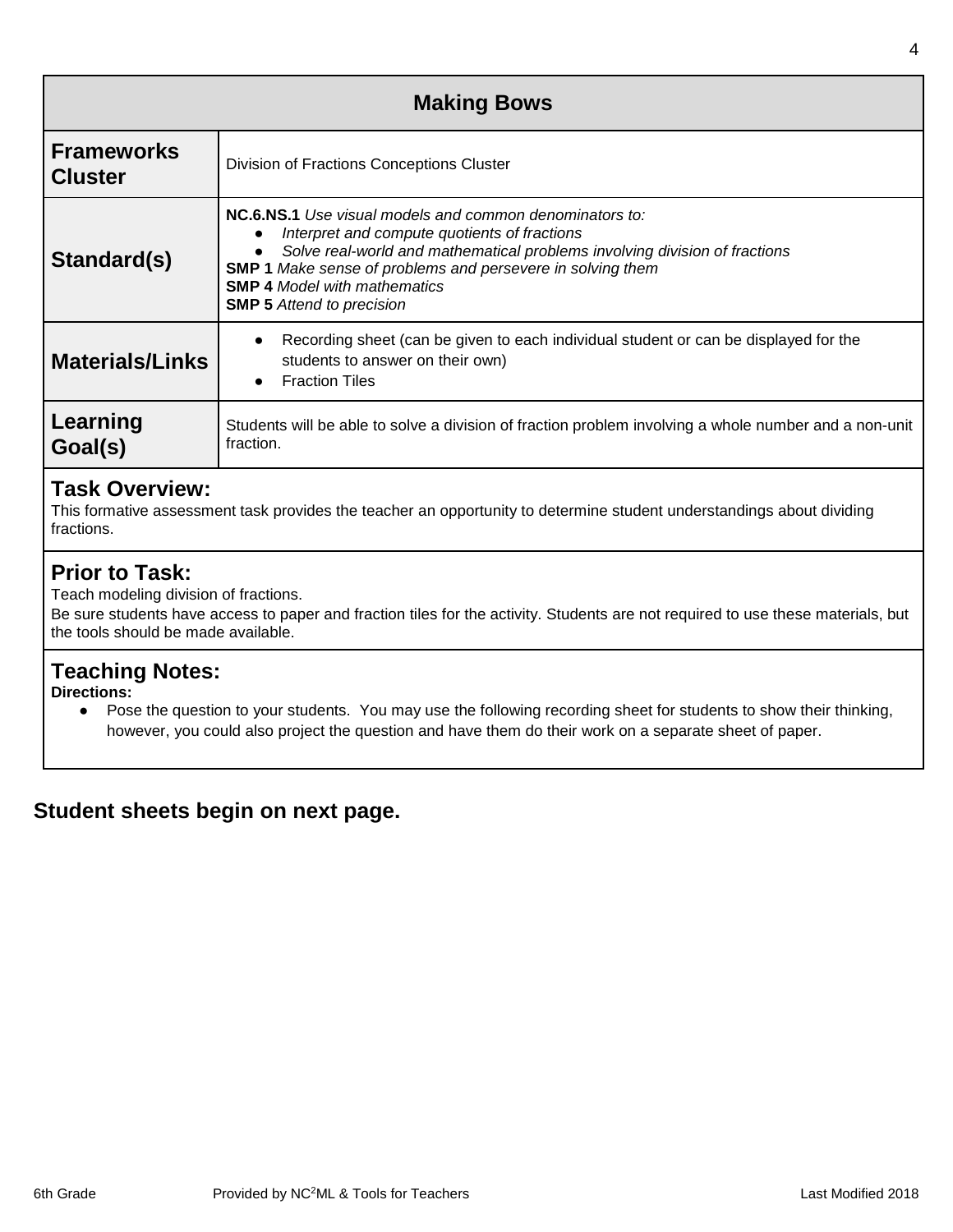# **Making Bows**

Student Recording Sheet

Part 1: Keyla is making bows for her school's dance team. She needs % continuous yards of ribbon for each bow. How many bows can she make from a 6-yard roll of ribbon? Model your answer.

Part 2: Keyla wants to make 1 bow for each of the 20 girls on the dance team. She knows that she needs 17 % yards of ribbon to do this. Keyla believes that 3 6-yard rolls of ribbon will be enough, but her mom insists that she needs 4 rolls. Who do you agree with? Justify your choice with an illustration.

**Work Area:**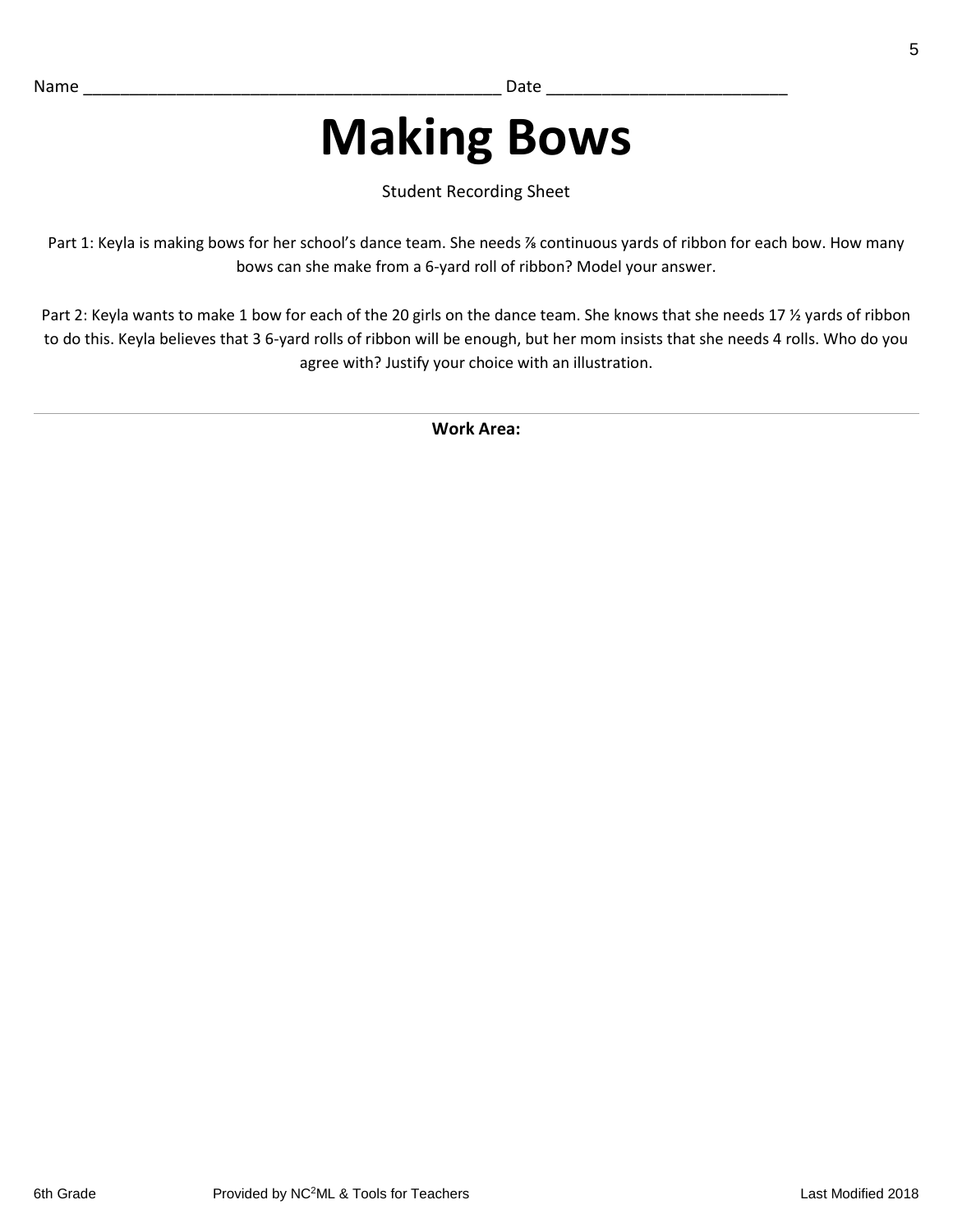Part 1: Answer: 6 bows

- Students may use, but are not limited to, the following strategies:
	- Students may use the standard algorithm with common denominators.



 $10^{1.7}$ 

 $\div \frac{7}{8} = \frac{48}{7} = 6\frac{6}{7}$ 



○ Students may use logical reasoning to determine that there could be one bow made from each yard (for a total of six bows) and that there would be ⅛ of a yard left from each yard. Since there are only three eights left on each roll that would not be enough to create another bow.



- If students are struggling, you may want to have fraction strips made out of 8ths that students can manipulate and determine how many sets of  $\frac{7}{8}$  they can make.
- Part 2: Answer: Keyla's mom is correct.
	- This part of the question is intended to address making sense of division problems. Keyla is partially correct because she has enough *yards* of ribbon to make the bows, but two of the bows would have to be made with ribbon from multiple rolls, which wouldn't be an appropriate way to make a bow.
- After students have determined the number of rolls and created an argument for agreeing with Keyla's mom, summarize the lesson through a whole-group discussion of strategies used for these two tasks. Consider using the [Class Discussion Planner:](https://docs.google.com/document/d/1qKEV0p1zLhppNpwhYp3WqdkUw_ApvGdycuvLbvSLKEw/edit?usp=sharing)<https://tinyurl.com/discussion-planner>

to guide your discussion.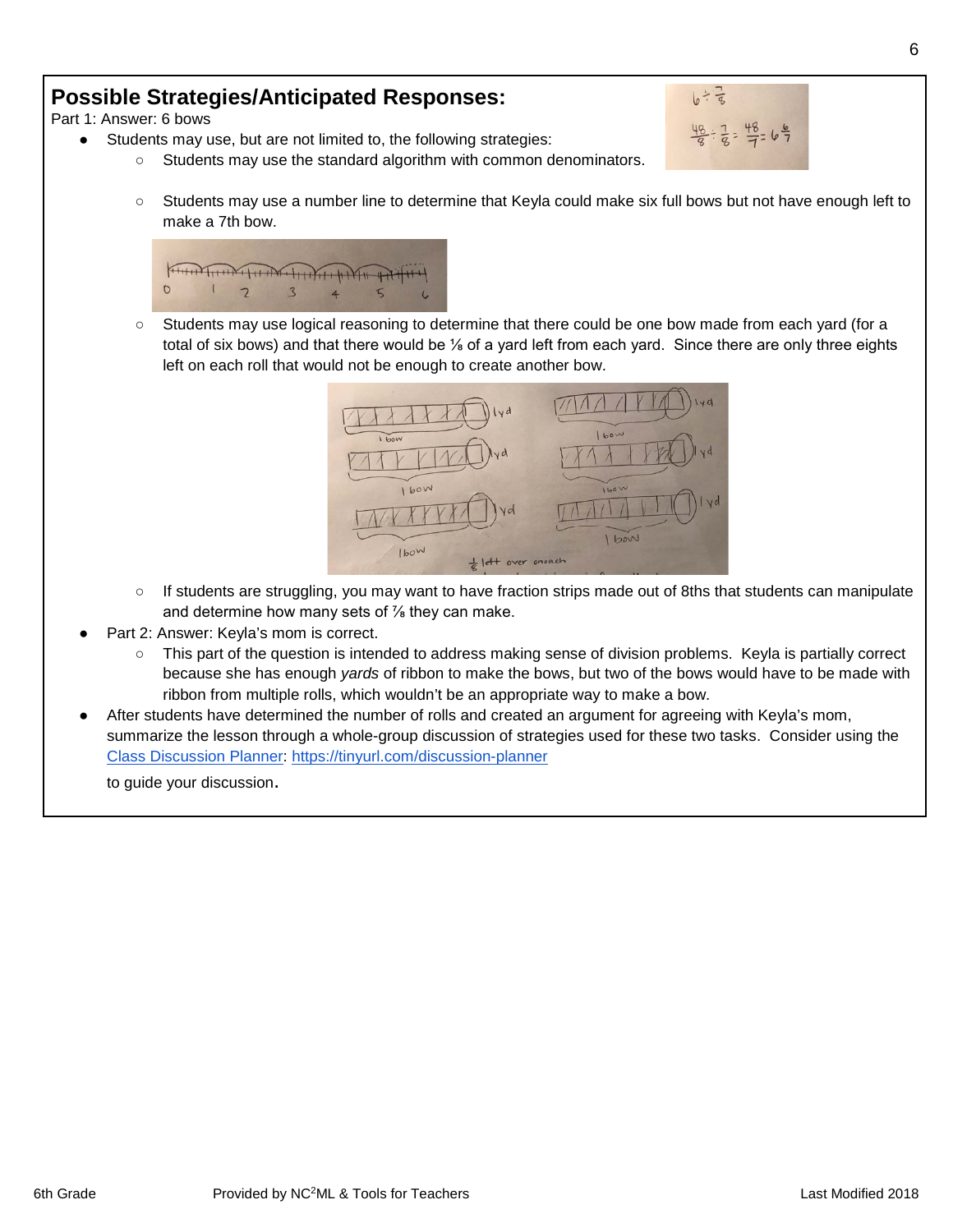| <b>Making Sense of Models</b>       |                                                                                                                                                                                                                                                                                                          |  |
|-------------------------------------|----------------------------------------------------------------------------------------------------------------------------------------------------------------------------------------------------------------------------------------------------------------------------------------------------------|--|
| <b>Frameworks</b><br><b>Cluster</b> | Division of Fractions Conceptions Cluster                                                                                                                                                                                                                                                                |  |
| Standard(s)                         | <b>NC.6.NS.1</b> Use visual models and common denominators to:<br>Interpret and compute quotients of fractions<br>Solve real-world and mathematical problems involving division of fractions<br><b>SMP 1</b> Make sense of problems and persevere in solving them<br><b>SMP 4 Model with mathematics</b> |  |
| <b>Materials/Links</b>              | Recording sheet (can be given to each individual student or can be displayed for the<br>students to answer on their own paper)<br>Fraction tiles and fraction pictures<br>$\bullet$                                                                                                                      |  |
| Learning<br>Goal(s)                 | Students will be able to compare division of fraction models by interpreting models to create a<br>numerical equation involving division.                                                                                                                                                                |  |

### **Task Overview:**

This formative assessment task provides the teacher an opportunity to determine student understandings about modeling division of fractions.

# **Prior to Task:**

Make sure to use prior instructional time to model division of fractions with fraction tiles and various pictures that might model division of fractions conceptually in various ways.

# **Teaching Notes:**

**Directions:**

● Pose the question to your students. You may use the following recording sheet for students to show their thinking, however, you could also project the question and have them do their work on a separate sheet of paper.

Use this formative assessment after the *Fraction Division Sort* task and after students have had time to work and practice with models.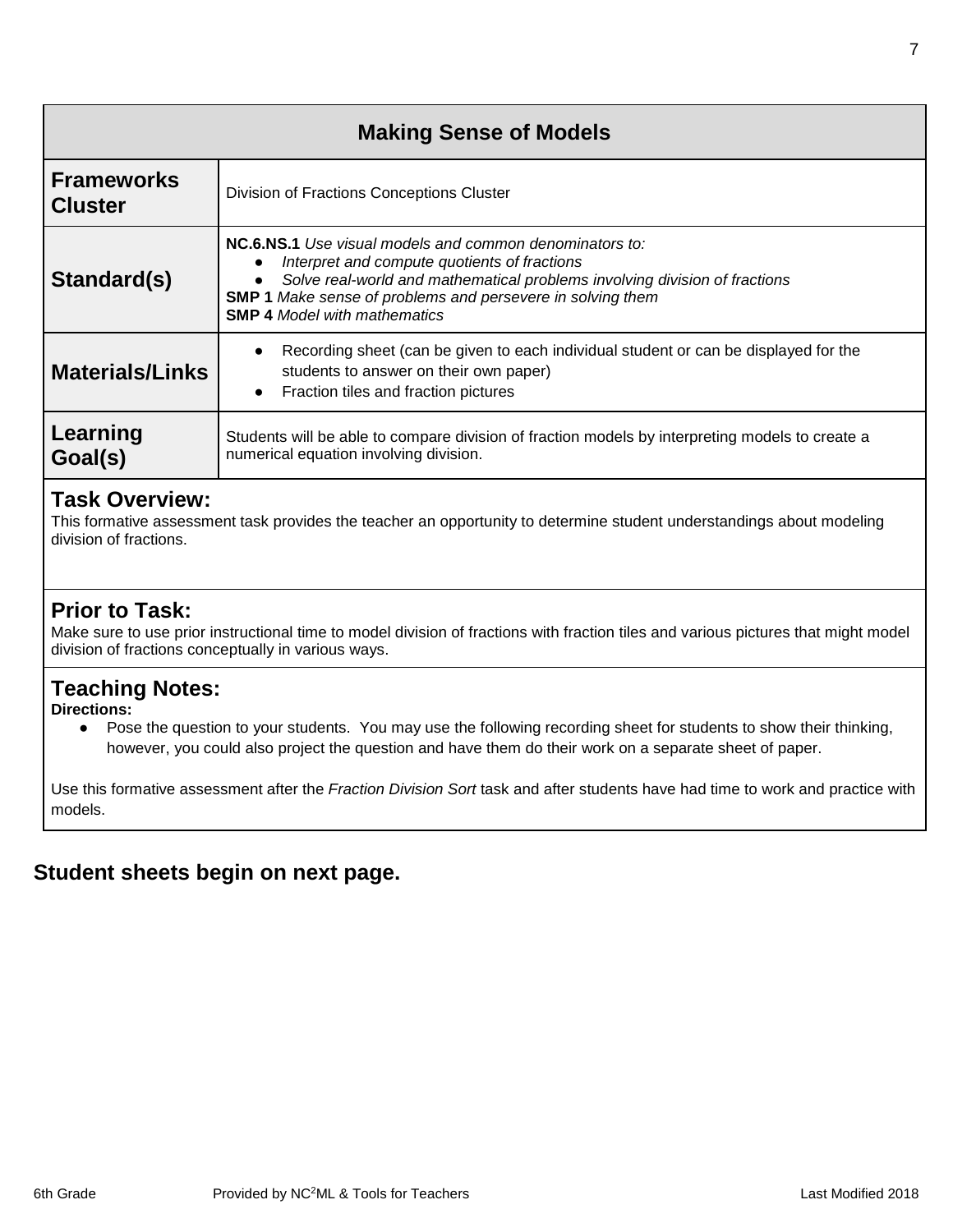# **Making Sense of Models**

Student Recording Sheet

Part 1: Write a numerical equation for each of the models. Explain how you determined the equation for one of the models.

| Model 1                                                     | Model 2 |  |
|-------------------------------------------------------------|---------|--|
| <b>Numerical Equations:</b>                                 |         |  |
|                                                             |         |  |
| Model for explanation (circle one): Model 1<br>Explanation: | Model 2 |  |

Part 2: Using the other model, write a word problem that you could use the model to solve.

Model for word problem (circle one): Model 1 Model 2 Word Problem: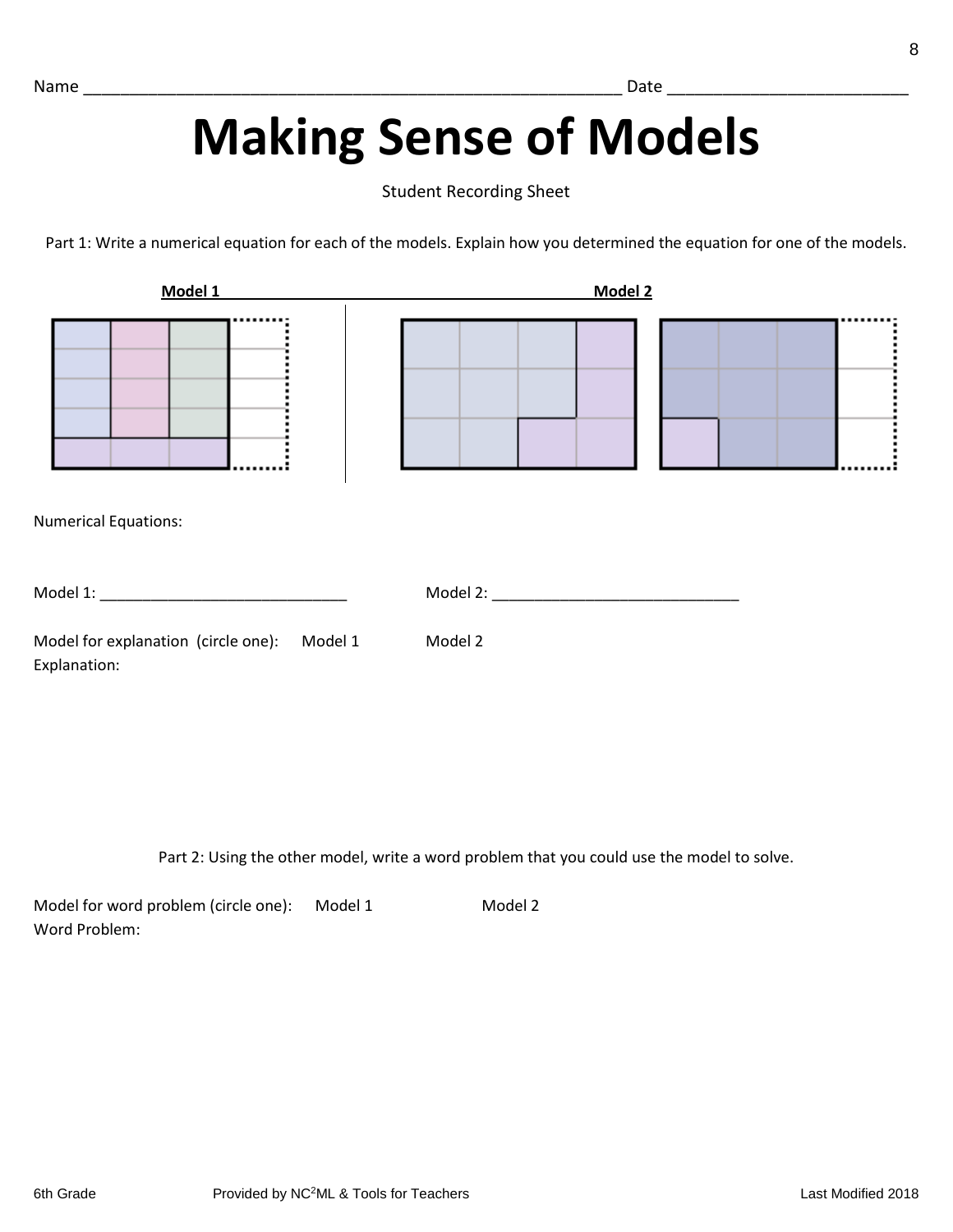- Model 1:
	- Expression:  $\frac{3}{4} \div \frac{1}{5}$
	- Students may initially think that this model is  $\frac{3}{4} \div 4$  because it is divided into four parts, however the four parts are not equal therefore the students will have to look more closely.
	- The explanation can include things like that the three equal parts each have 4 out of 20 parts which would be equivalent to one fifth (the 4 rectangle pieces equivalent to one fifth) and that the smaller piece has 3 out of the four parts needed so the quotient would be 3 $\frac{3}{4}$
	- When writing a word problem, students may mistakenly write about dividing by five. (One example: *There*  was <sup>3</sup>/4 of a container of hot chocolate mix left over from the party. If it takes <sup>1/5</sup> of the container to make a cup *of hot chocolate, how many cups of hot chocolate could be made?*)
- Model 2:
	- Expression:  $1\frac{3}{4} \div \frac{2}{3}$
	- Students may initially think that this model is  $1\frac{3}{4} \div 3$  because it is divided into three parts, however the three parts are not equal, therefore the students will have to look more closely.
	- The explanation can include things like that the two equal parts each have 8 out of 12 parts, which is equivalent to ⅔, and that the smaller piece has 5 out of the 8 parts needed to complete a two thirds fraction, so the quotient would be  $2\frac{5}{8}$ .
	- When writing a word problem, seeing the attempted grouping into ⅔ is key. (*Dad has 1 ¾ cups of flour. The mini-muffins recipe calls for ⅔ of a cup of flour. How many batches of mini-muffins could he bake?*)
- Consider using the [Class Discussion Planner.](https://docs.google.com/document/d/1qKEV0p1zLhppNpwhYp3WqdkUw_ApvGdycuvLbvSLKEw/edit?usp=sharing)<https://tinyurl.com/discussion-planner>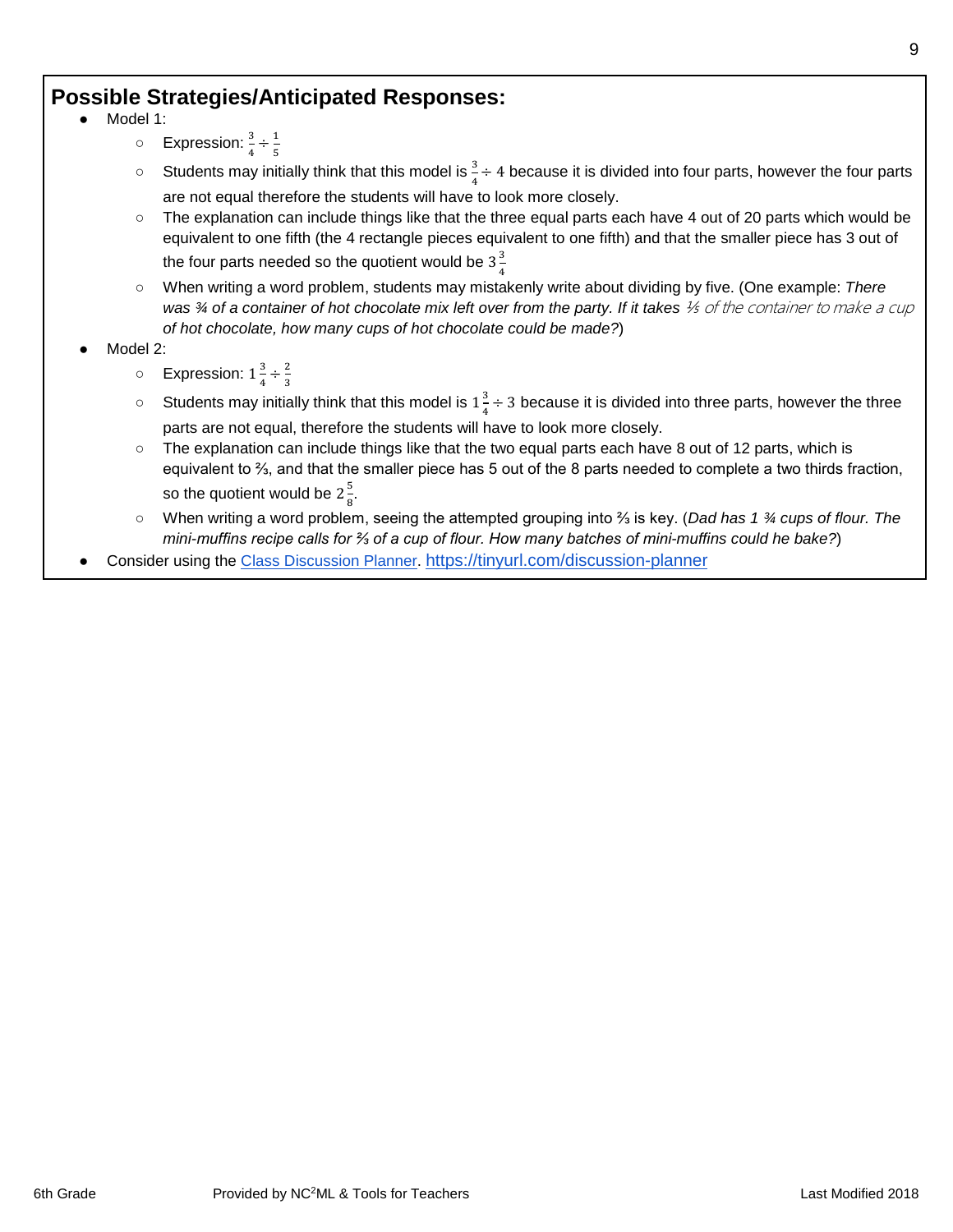| <b>Formative Assessment-Running Laps</b>                                                                                                                                                |                                                                                                                                                                                                                                                                                                                                                                                                                                                                                                                                        |  |
|-----------------------------------------------------------------------------------------------------------------------------------------------------------------------------------------|----------------------------------------------------------------------------------------------------------------------------------------------------------------------------------------------------------------------------------------------------------------------------------------------------------------------------------------------------------------------------------------------------------------------------------------------------------------------------------------------------------------------------------------|--|
| <b>Frameworks</b><br><b>Cluster</b>                                                                                                                                                     | Division of Fractions Conceptions Cluster                                                                                                                                                                                                                                                                                                                                                                                                                                                                                              |  |
| Standard(s)                                                                                                                                                                             | <b>NC.6.NS.1</b> Use visual models and common denominators to:<br>Interpret and compute quotients of fractions<br>$\bullet$<br>Solve real-world and mathematical problems involving division of fractions<br><b>SMP 1</b> Make sense of problems and persevere in solving them<br><b>SMP 4 Model with mathematics</b><br><b>SMP 5</b> Attend to precision<br><b>SMP 6</b> Use appropriate tools strategically<br><b>SMP 7</b> Look for and make use of structure<br><b>SMP 8</b> Look for and express regularity in repeated reasoning |  |
| <b>Materials/Links</b>                                                                                                                                                                  | Recording sheet (can be given to each individual student or can be displayed for the<br>$\bullet$<br>students to answer on their own)<br><b>Fraction Tiles</b>                                                                                                                                                                                                                                                                                                                                                                         |  |
| Learning<br>Goal(s)                                                                                                                                                                     | Students will be able to solve a multi-step division of fraction problem involving time and rates.                                                                                                                                                                                                                                                                                                                                                                                                                                     |  |
| <b>Task Overview:</b><br>This formative assessment task provides the teacher an opportunity to determine student understandings about dividing<br>fractions and applying rate concepts. |                                                                                                                                                                                                                                                                                                                                                                                                                                                                                                                                        |  |

### **Prior to Task:**

Teach modeling division of fractions.

Be sure students have access to paper and fraction tiles for the activity. Students are not required to use these materials.

### **Teaching Notes:**

**Directions:**

● Pose the question to your students. You may use the following recording sheet for students to show their thinking, however, you could also project the question and have them do their work on a separate sheet of paper.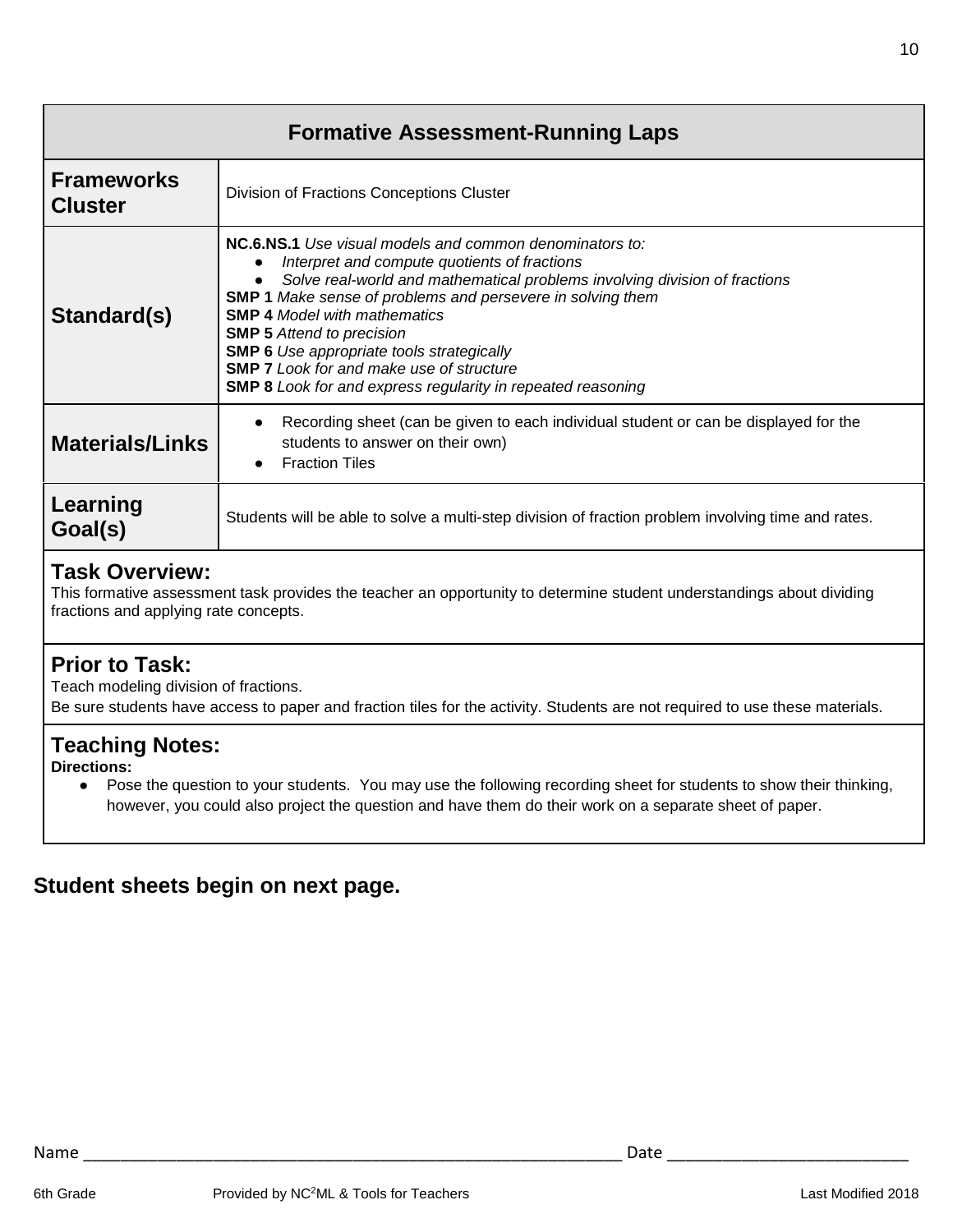# **Running Laps**

Student Recording Sheet

Part 1: Keri runs about  $1\frac{1}{2}$  mile in 15 minutes. If the track she runs on is  $\frac{2}{5}$  mile around, how many laps will she run in the following amounts of time: 15 min, 30 min, 45 min 1 hour? Draw an illustration or model to justify your answer.

Part 2: Keri wants to run 10 km (approximately 6.2 miles).

If she is running on a track that is  $\frac{2}{5}$  of a mile around, how many laps should Keri run?

**Work Area:**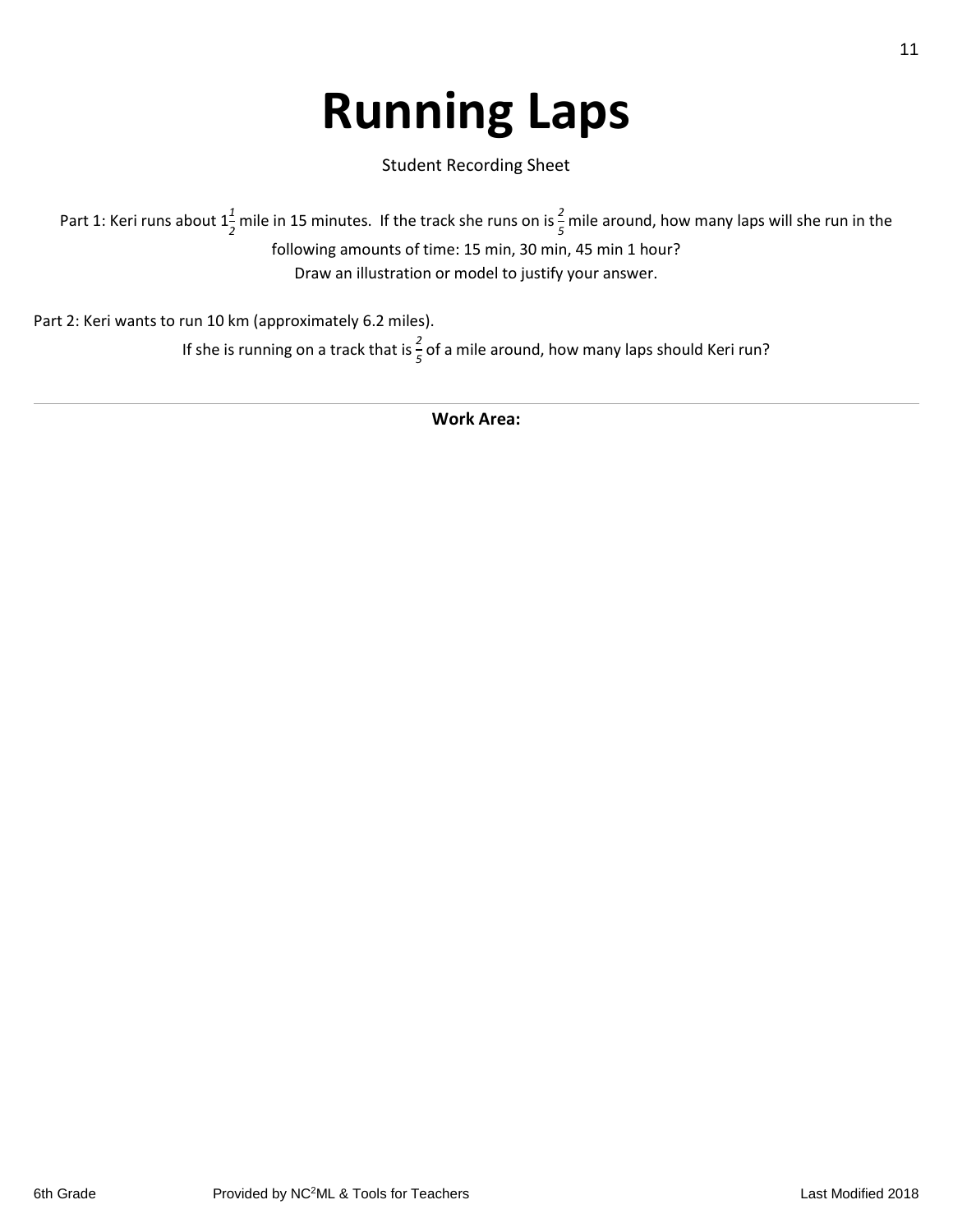- Part 1: 15 minutes:3 $\frac{3}{4}$ laps, 30 minutes: 7 $\frac{1}{2}$ laps, 45 minutes: 11 $\frac{1}{4}$ , 60 minutes 15 laps
	- Students may use a number line to determine the number of laps in  $1\frac{1}{2}$ miles, which is  $3\frac{3}{4}$ .



 $\circ$  Students may use fraction strips to show that Keri would run three complete  $\frac{2}{5}$  mile laps and that the fourth lap would have to be incomplete. By using tenths they can show that she would need to complete three of the four parts of the fourth lap for a total of  $3\frac{3}{4}$  laps.



- Some strategies students may use to determine the number of laps run in the number of minutes beyond the initial 15:
	- Students may continue to rely on their fraction models (either number line or fraction strips) to extend into double, triple, and quadruple the time.
	- Students may use repeated addition to determine the number of laps (i.e.  $3\frac{3}{4} + 3\frac{3}{4} = 7\frac{1}{2}$ ,  $7\frac{1}{2}$  +  $3\frac{3}{4} = 11\frac{1}{4}$ , etc).
	- Students may use multiplication to determine the number of laps (i.e.  $3\frac{3}{4} \cdot 2$ ,  $3\frac{3}{4} \cdot 3$ , *etc*).
	- Students may use division to determine the number of laps (i.e. in thirty minutes she runs 3 miles, so  $3 \div \frac{2}{5} = 7\frac{1}{2}$ ).
- Part 2: Keri would need to run  $15\frac{1}{2}$  laps.
	- Students should use some reasoning from the information they gained in part 1 to determine that the number of laps will have to be greater than 15 because they found that in the 60 minutes she ran 15 laps which equates to six miles. They can use this knowledge to move forward to just determine the number of laps needed to run  $\frac{2}{10}$  of a mile and add that to 15.
	- Students may be confused about whether to use the 10 from 10 km or the 6.2 for miles. Encourage them to use the 6.2 because the laps are given in miles.
	- Students will need to change 6.2 to  $6\frac{2}{10}$ . This should be an easy conversion because 6.2 in words is "six and two tenths" which is directly related to the fraction form. If a student is struggling with it consider having them talk it out and get to this same conclusion.
- After students have determined their answers for part one and part two, as well as created justification for their answers, summarize the task through a whole-group discussion of strategies used for determining their solutions. Consider using the [Class Discussion Planner:](https://docs.google.com/document/d/1qKEV0p1zLhppNpwhYp3WqdkUw_ApvGdycuvLbvSLKEw/edit?usp=sharing) <https://tinyurl.com/discussion-planner>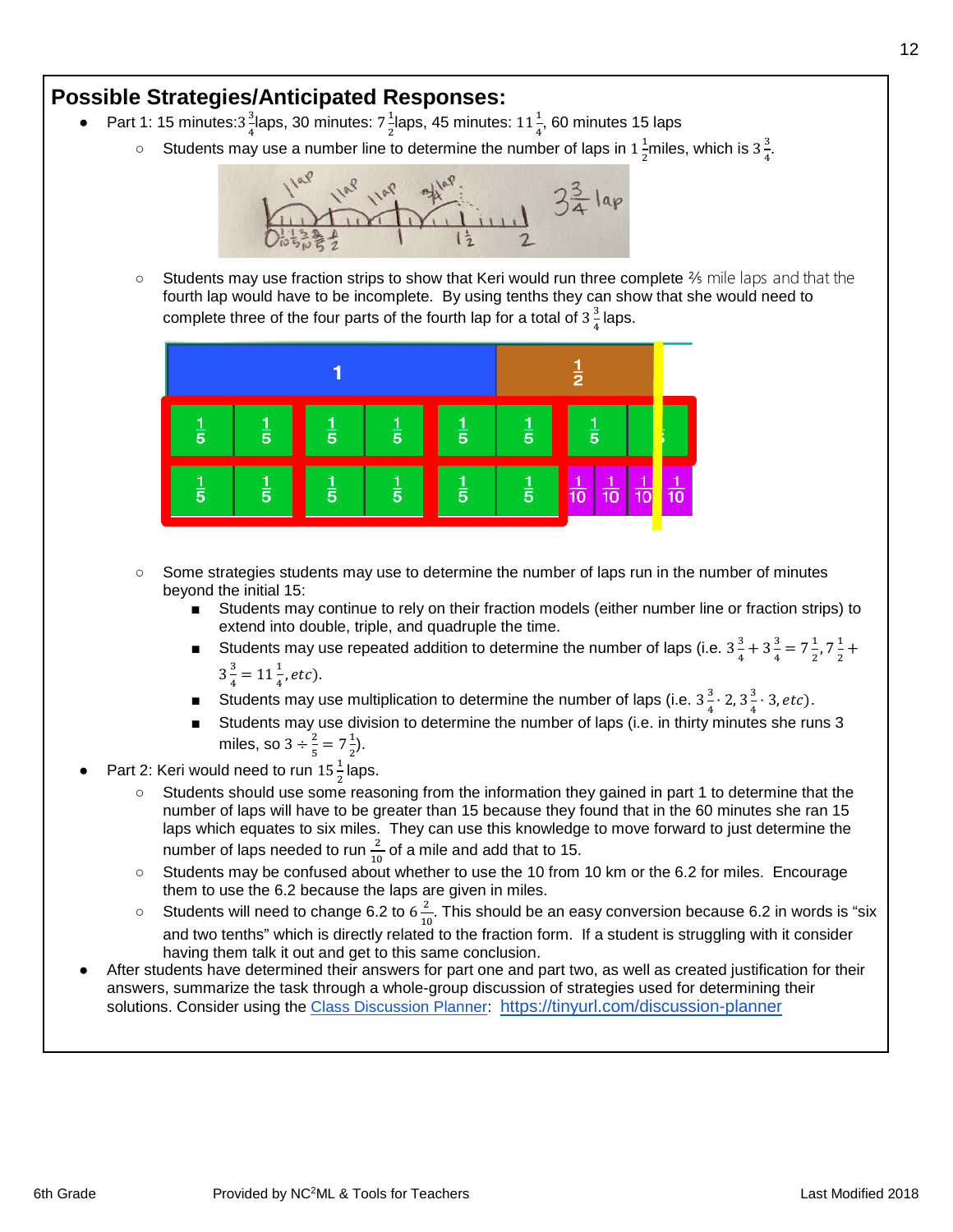| <b>Defending Denominators</b>       |                                                                                                                                                                                                                                                                                                                                                                                                                                                                                                                                                                                                                                                                                                             |  |
|-------------------------------------|-------------------------------------------------------------------------------------------------------------------------------------------------------------------------------------------------------------------------------------------------------------------------------------------------------------------------------------------------------------------------------------------------------------------------------------------------------------------------------------------------------------------------------------------------------------------------------------------------------------------------------------------------------------------------------------------------------------|--|
| <b>Frameworks</b><br><b>Cluster</b> | Reasoning with Factors and Multiples                                                                                                                                                                                                                                                                                                                                                                                                                                                                                                                                                                                                                                                                        |  |
| Standard(s)                         | NC.6.NS.4 Understand and use prime factorization and the relationship between factors to:<br>Find the unique prime factorization for a whole number.<br>Find the greatest common factor of two whole numbers less than or equal to 100.<br>Use the greatest common factor and the distributive property to rewrite the sum of two<br>whole numbers, each less than or equal to 100.<br>Find the least common multiple of two whole numbers less than or equal to 12 to add and<br>subtract fractions with unlike denominators.<br><b>SMP 2</b> Construct viable arguments and critique the reasoning of others.<br><b>SMP 4</b> Model with mathematics.<br><b>SMP 7</b> Look for and make use of structure. |  |
| <b>Materials/Links</b>              | Print one recording sheet per student, or project the problem for students to see (and have paper<br>and pencils available for them to show their work).                                                                                                                                                                                                                                                                                                                                                                                                                                                                                                                                                    |  |
| <b>Learning Goal</b>                | Students will demonstrate their understanding of finding a least common multiple (LCM) using their<br>choice of methods.                                                                                                                                                                                                                                                                                                                                                                                                                                                                                                                                                                                    |  |
| <b>Task Overview:</b>               |                                                                                                                                                                                                                                                                                                                                                                                                                                                                                                                                                                                                                                                                                                             |  |

#### This formative assessment evaluates students' understanding of how to determine the least common multiple (LCM) for the purpose of finding a common denominator.

# **Prior to Lesson:**

- Students should have found Least Common Multiples using at least two different methods (prime factorization, listing multiples). Allow students to use both methods while choosing a method they prefer. Later you can discuss what specific situation(s) might make one method more efficient or beneficial than the other.
- Students should be able to apply their knowledge of LCM to adding and subtracting fractions with unlike denominators.
- Help students understand that ANY multiple will work for finding common denominators; however the LCM is the most efficient.

# **Teaching Notes:**

The purpose of this assessment is to have students generalize that using the LCM will simplify the process of adding (or subtracting) fractions.

#### **Directions:**

- 1. Pose the question at the top of the student handout to your students. You may use the recording sheet for students to show their thinking, however, you could also project the question and have them do their work on a separate sheet of paper.
- 2. After students have come up with their defense (#3), summarize the possibilities through a whole-group discussion of the question, focusing on the students' logic as well as their calculations. Consider using the [Class Discussion Planner](https://docs.google.com/document/d/1qKEV0p1zLhppNpwhYp3WqdkUw_ApvGdycuvLbvSLKEw/edit?usp=sharing) [\(https://tinyurl.com/discussion-planner\)](https://tinyurl.com/discussion-planner) to guide your discussion.
- 3. If no students used a number line in their solution or justification, use a number line to model finding the sum, helping students make connections between finding common units on the number line (so that the fractions will be able to be combined) and finding the common denominator when adding using the fraction.

13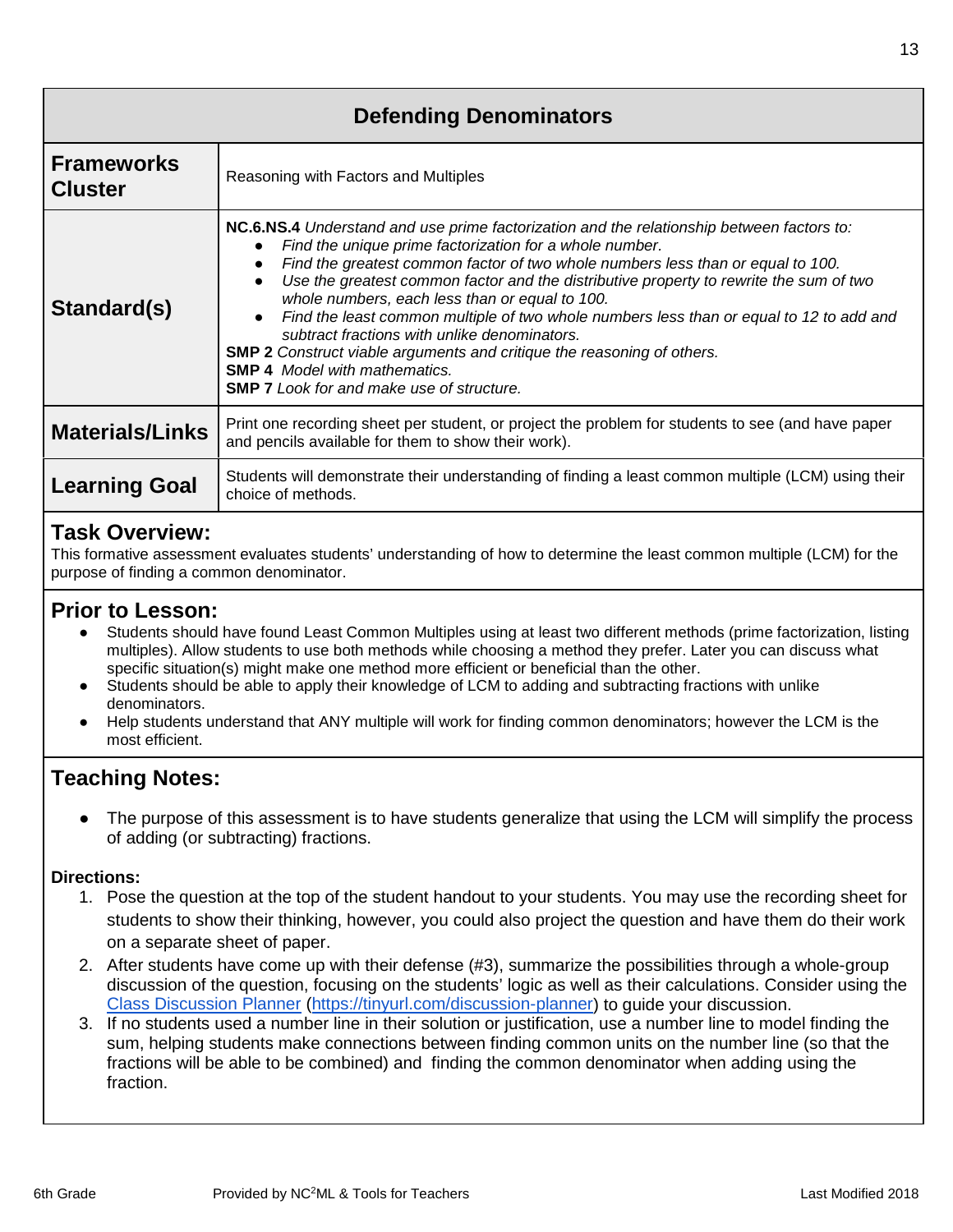This formative assessment is designed to be used after teaching about using common denominators for adding and subtracting fractions with denominators up to 12, and could be used after using the *Bake Off!"*and *Two Way Street* lessons.

Lesson plan template adapted from *Taking Action: Implementing Effective Mathematics Teaching Practices*, NCTM, 2017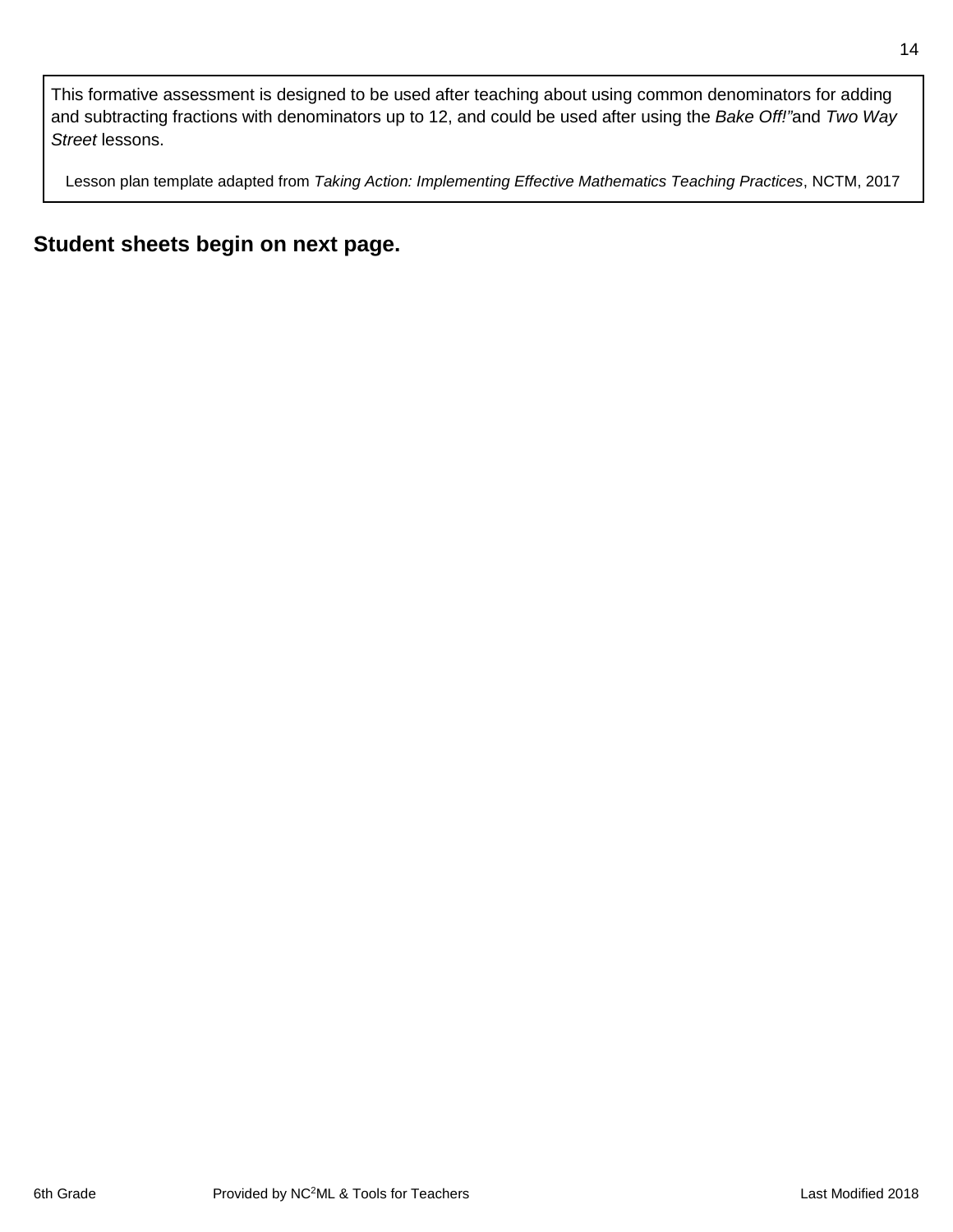# **Defending Denominators**

Mr. Smith asked his class to add $\frac{3}{8} + \frac{3}{12}$  and simplify the answer. Brody plans to create equivalent fractions using 48 as the denominator before adding.

a.) Will his method work? Explain why or why not.

b.) What is a more efficient way to solve this problem?

c.) Use the method you described in part b to find the sum.